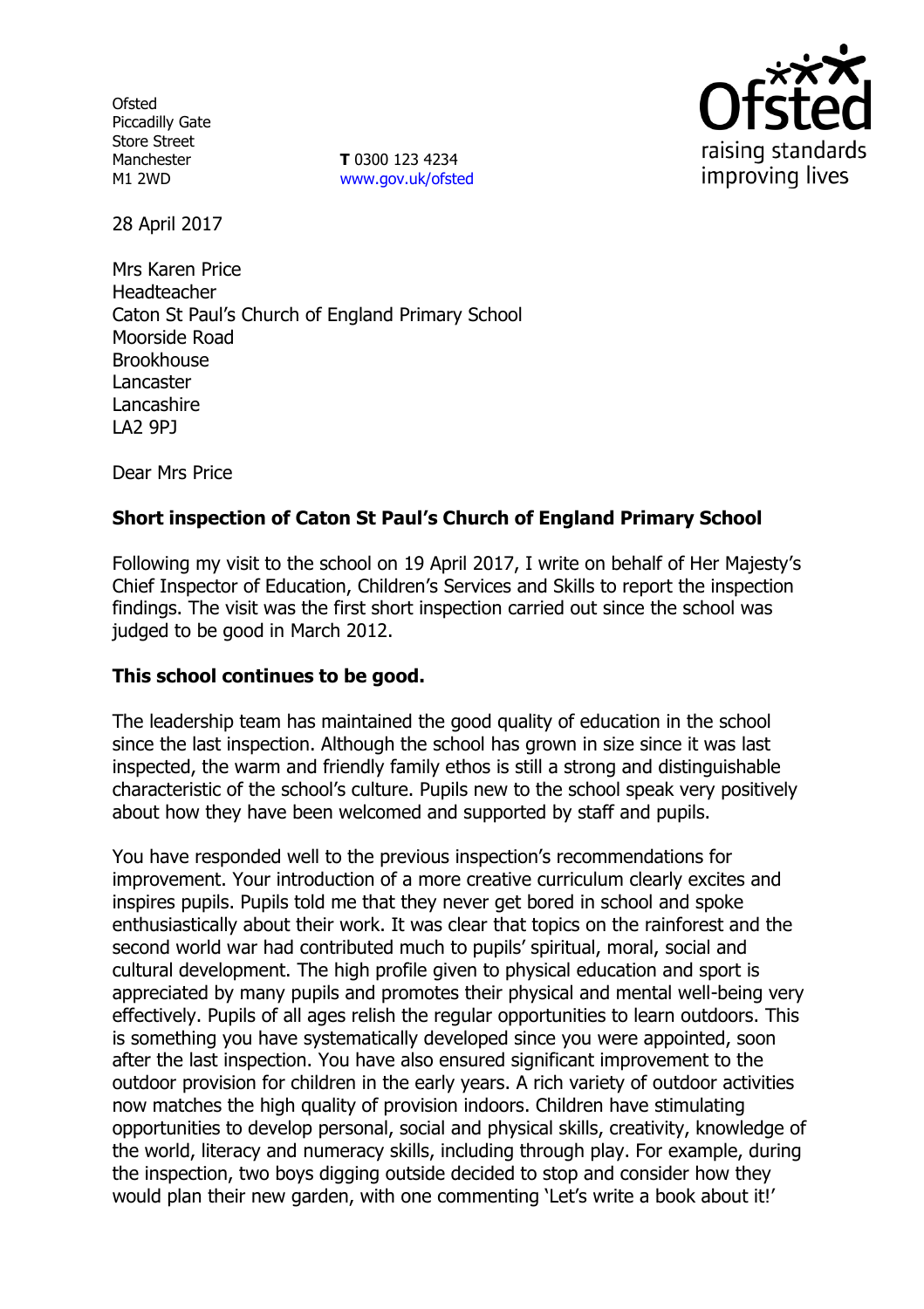

From the early years onwards, pupils are taught well. Teachers plan work that motivates pupils. They are making increasingly effective use of assessment information to ensure that pupils of all abilities are supported and challenged to deepen their learning. During the inspection, younger pupils' understanding of tens and ones was reinforced well as they eagerly hunted the picture clue cards that staff had hidden outside. Pupils matched these to numbers on their worksheets and showed their understanding by writing a corresponding number sentence. Older pupils were challenged to calculate the number of possible combinations of double ice-cream cones from six flavours. Expectations that pupils should reason, justify and explain their strategies added depth to their learning.

The high expectations you have set for pupils' behaviour are well met. In lessons and around the school pupils behave extremely well. Where behaviour falls short of the standard expected, pupils are helped to reflect on what triggered the behaviour and its consequences. Pupils' own views of behaviour are positive. They consider that the school's system is fair and like the credits and VIP certificates they can earn for good behaviour. Pupils' comments included, 'The school is a happy place' and 'There is hardly any bad behaviour or bullying.' Pupils enjoy and benefit from the many and varied opportunities to take on responsibilities, for example as school councillors and members of the eco and worship committees. These enable pupils to appreciate the importance and value of contributing to their community.

You lead the school well. The work you have done to extend and develop the senior leadership team and ensure that all staff recognise the part they play in the school's development has increased the school's capacity to improve further. Governors are good friends to the school and committed to supporting its improvement. They ask probing questions about pupils' achievement, including about groups for whom the school receives additional funding, such as disadvantaged pupils and those who have special educational needs and/or disabilities. This enables governors to check the impact of the school's spending on improving pupils' achievement and personal development.

## **Safeguarding is effective.**

Leaders show great care and attention to fulfilling their safeguarding duties. You have made sure that there is a high level of safeguarding expertise across leaders and that staff receive regular training so that their understanding of how to keep pupils safe is up-to-date. National safeguarding guidance is shared so that staff and governors are aware of how to protect pupils from potential harm, such as radical and extremist views. Where specific expertise is needed, leaders communicate well with other professionals. The school's learning mentor plays an important role in supporting pupils and families. Pupils say that they feel safe in school. They explained about the worry box they can use if they want to share any concerns and consider that staff would act quickly to deal with any issues. The pupils that I spoke to had a good understanding of bullying and of how to keep safe when using the internet. The overwhelming majority of parents consider that the school looks after their children and keeps them safe.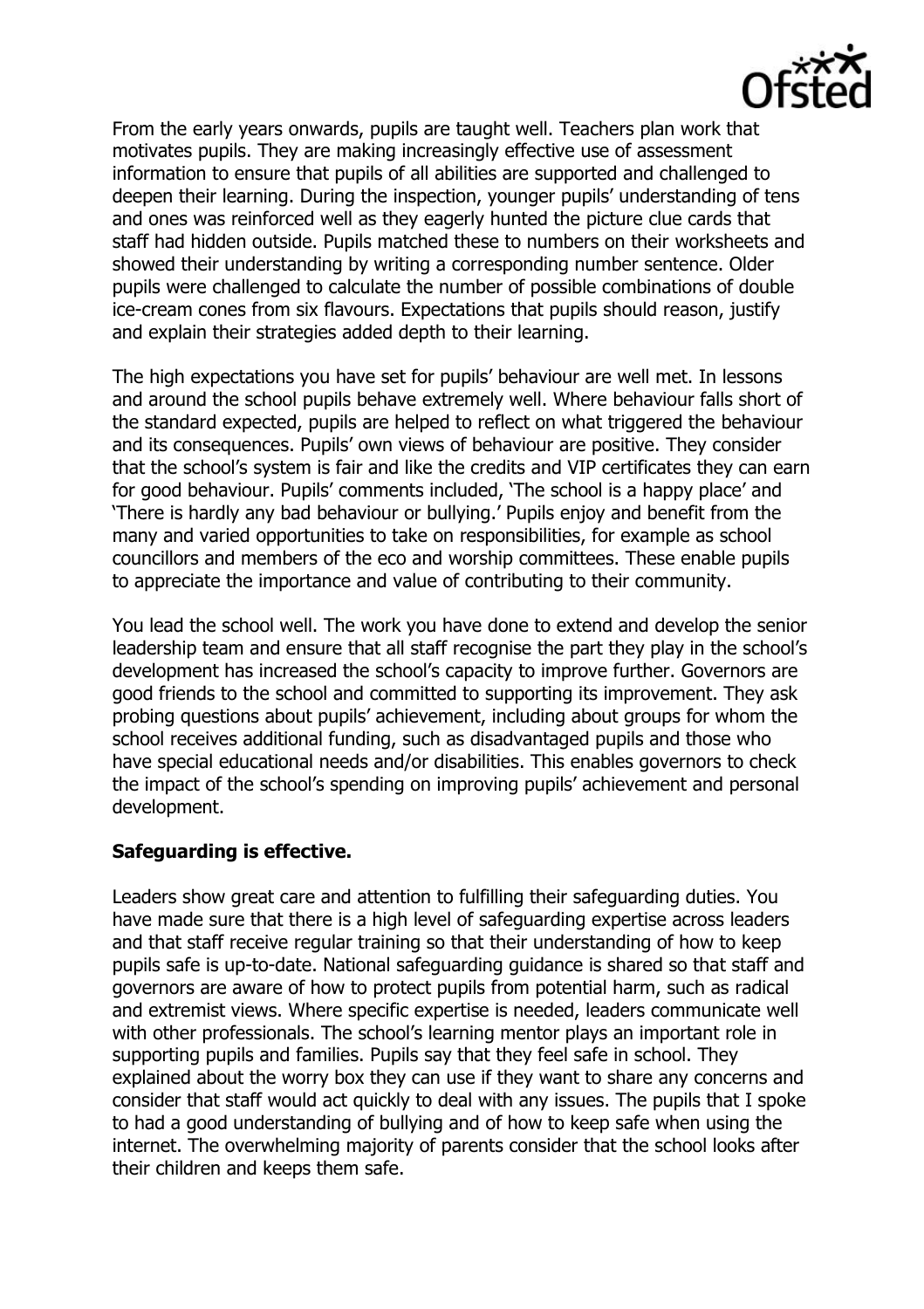

## **Inspection findings**

- We agreed that writing would be a key line of enguiry for this inspection. This was because the 2016 Year 6 assessments showed pupils' progress in writing to be weaker than in reading and mathematics. Similarly, although most Year 6 and Year 2 pupils attained the expected standard in the 2016 writing assessments, the proportions writing at greater depth were lower than pupils nationally. You had already identified writing as a priority for improvement. You and your new deputy headteacher, who now leads English across the school, explained the reasons for the dip in writing in 2016 and the action being taken to address this issue. Pupils' work showed that the introduction of daily lessons in grammar, punctuation and spelling and the higher expectations of pupils' handwriting are improving these technical aspects of writing. Leaders' expectations that pupils will apply these skills when writing across a range of subjects is also becoming increasingly evident in their work. The expectation that pupils will produce three extended pieces of writing a week across different subjects is helping pupils to develop the stamina needed to write at length and in greater depth. The steps that have been taken to secure improvements in pupils' writing are paying off, but are still being embedded across the school.
- In 2016, Year 6 pupils' reading and mathematics test results showed that all groups progressed well from their prior attainment. The proportions attaining the higher standards were also above average. At the end of key stage 1, however, the proportions of pupils working at greater depth in these subjects were significantly below average. In our discussions on this matter you explained that the school's assessment information for different year groups showed some variability in the proportions of pupils working at greater depth. As such, you had identified developing greater depth in teaching and learning as a priority for improvement. The rigorous and robust system that has been established to assess pupils' attainment and track their progress is supporting this improvement. You and other leaders use assessment information well to inform the termly meetings with staff about pupils' progress. In the same way, the information that you and other leaders gain from visits to lessons and reviews of pupils' work are enabling useful evaluations of the extent to which teaching is deepening pupils' learning. You have set challenging targets for pupils to achieve greater depth in their learning in this year's statutory tests and assessments and feel confident that these will be achieved. However, you recognise that more work is needed to ensure that depth of learning is firmly established across all year groups and subjects.
- $\blacksquare$  The range of evidence you provided during the inspection showed how the school's curriculum promotes pupils' understanding of British values and equalities. In my discussions with pupils it was clear that they had a secure understanding of the principles of British values and of the need to respect diversity. However, while there are some notable strengths in the way the school promotes this aspect of pupils' personal development, there was insufficient evidence to show how the school develops their understanding of the full range of diversity, specifically that relating to sexual orientation. In discussions with pupils it was apparent that they have heard and sometimes been the target of homophobic name-calling. Pupils expressed confidence in the school's ability to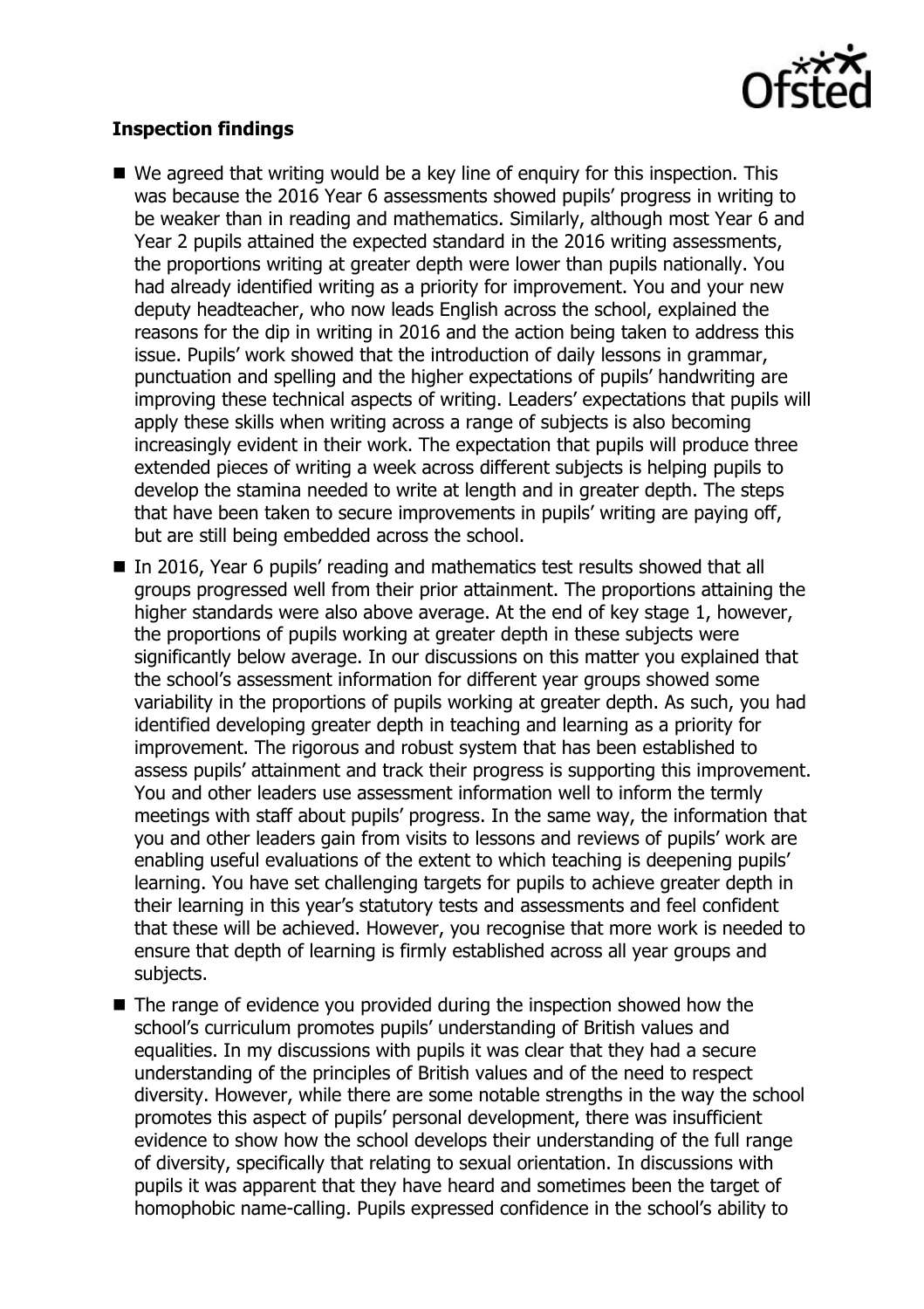

deal with this type of behaviour should they report it. However, there was no evidence of how pupils are taught about this type of prejudicial behaviour and its impact, for example on individuals' mental health. By contrast, there is plentiful evidence of how pupils are taught about the impact of other types of prejudicial behaviour, such as that relating to race, culture and religion.

- The attendance and punctuality of most pupils is good. The weaker attendance and persistent absence of disadvantaged pupils and pupils who have special educational needs and/or disabilities last year comprised a very small number of pupils. You were able to show the reasons for these absences, which were beyond the school's control. You make rigorous checks on absences and take an appropriately strong stance on authorising absences in term time to ensure that pupils' education is not interrupted.
- $\blacksquare$  Most parents are very happy with the level and frequency of communication from the school. Many commented very positively on this and on the support they have received from you and other staff. Parents can access a comprehensive range of information from the school's website, but there is limited information to help parents understand how they can help keep their children safe when using the internet.

# **Next steps for the school**

Leaders and those responsible for governance should ensure that:

- $\blacksquare$  the effective work underway to improve the breadth and depth of pupils' writing continues so that progress and standards in writing improve
- $\blacksquare$  the proportions of pupils reaching the higher standards and working at greater depth by the end of both key stages are at least in line with national averages
- $\blacksquare$  the provision for promoting British values and equalities is further enhanced by more explicitly addressing the protected characteristic of sexual orientation so that pupils are fully prepared for life in modern Britain
- $\blacksquare$  parents are given more information about how they can help keep their children safe when using the internet.

I am copying this letter to the chair of the governing body, the director of education for the Diocese of Blackburn, the regional schools commissioner and the director of children's services for Lancashire. This letter will be published on the Ofsted website.

Yours sincerely

Margot D'Arcy **Ofsted Inspector**

## **Information about the inspection**

During the inspection I met with you to discuss leaders' evaluations of the school